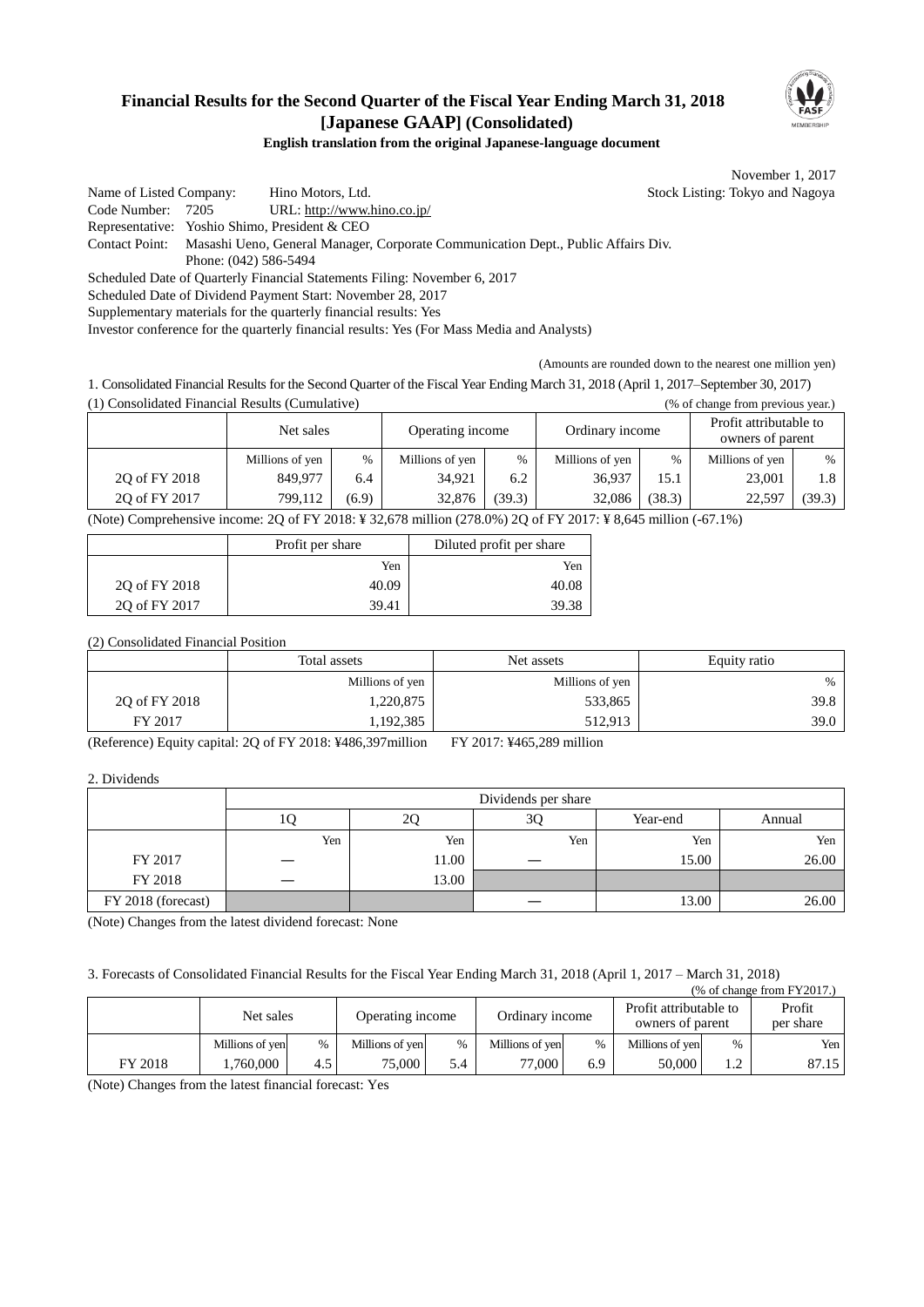\*Notes

- (1) Changes in significant subsidiaries (changes of specified subsidiaries resulting in changes in scope of consolidation) during the current term: None
- (2) Application of the accounting procedures for producing quarterly consolidated financial statements: None

(3) Changes in accounting policies, accounting estimates and restatements:

| 1) Changes in accounting policies due to revisions of accounting standards: None |      |
|----------------------------------------------------------------------------------|------|
| 2) Changes in accounting policies due to reasons other than above 1):            | None |
| 3) Changes in accounting estimates:                                              | None |

- 4) Restatements: None
- (4) Number of outstanding shares (common stock)
- 1) Number of outstanding shares (including treasury stock) at end of term
- 2) Number of treasury stock at end of term

| OCK)          |                    |               |                    |
|---------------|--------------------|---------------|--------------------|
| 2Q of FY 2018 | 574,580,850 shares | FY 2017       | 574,580,850 shares |
| 2Q of FY 2018 | 842,796 shares     | FY 2017       | 903,739 shares     |
| 2Q of FY 2018 | 573,716,656 shares | 2Q of FY 2017 | 573,454,134 shares |

3) Average number of shares (quarterly consolidated cumulative period)

\*Summary of financial results is out of scope of audit.

\*Statement regarding the proper use of financial forecasts and other remarks

 Descriptions regarding the future, including the financial projections contained in this report, are based on certain assumptions currently available to the Company, which are, at the discretion of the Company, deemed reasonable, and the Company gives no guarantees that it will achieve these results. In addition, actual financial results may significantly vary due to various factors.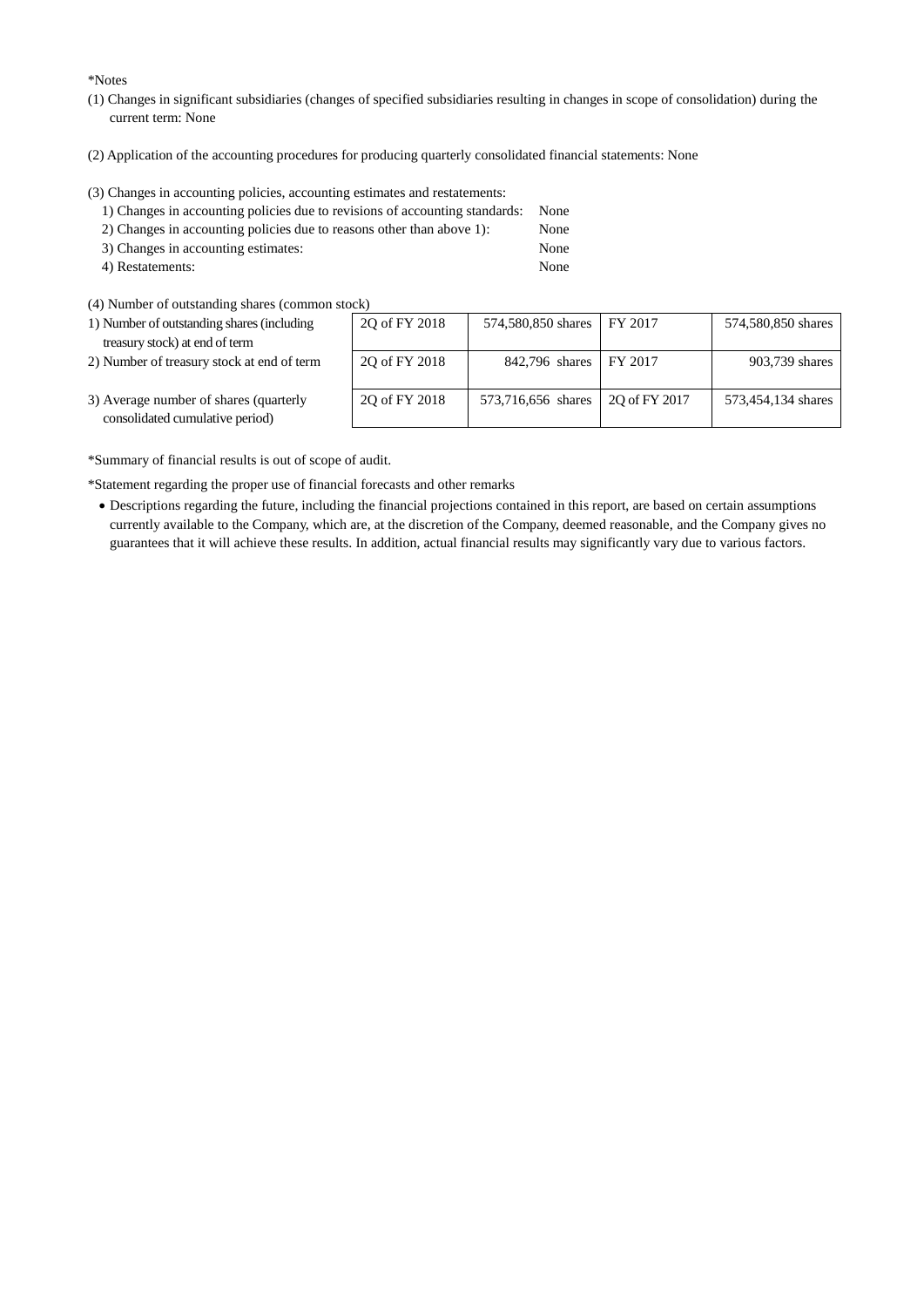Appendix

## Table of contents of the appendix

| (2) Quarterly Consolidated Statements of Income and Quarterly Consolidated Statements of Comprehensive |
|--------------------------------------------------------------------------------------------------------|
| Income                                                                                                 |
| [Quarterly Consolidated Statements of Income]                                                          |
|                                                                                                        |
| [Quarterly Consolidated Statements of Comprehensive Income]                                            |
|                                                                                                        |
|                                                                                                        |
|                                                                                                        |
|                                                                                                        |
|                                                                                                        |
|                                                                                                        |
|                                                                                                        |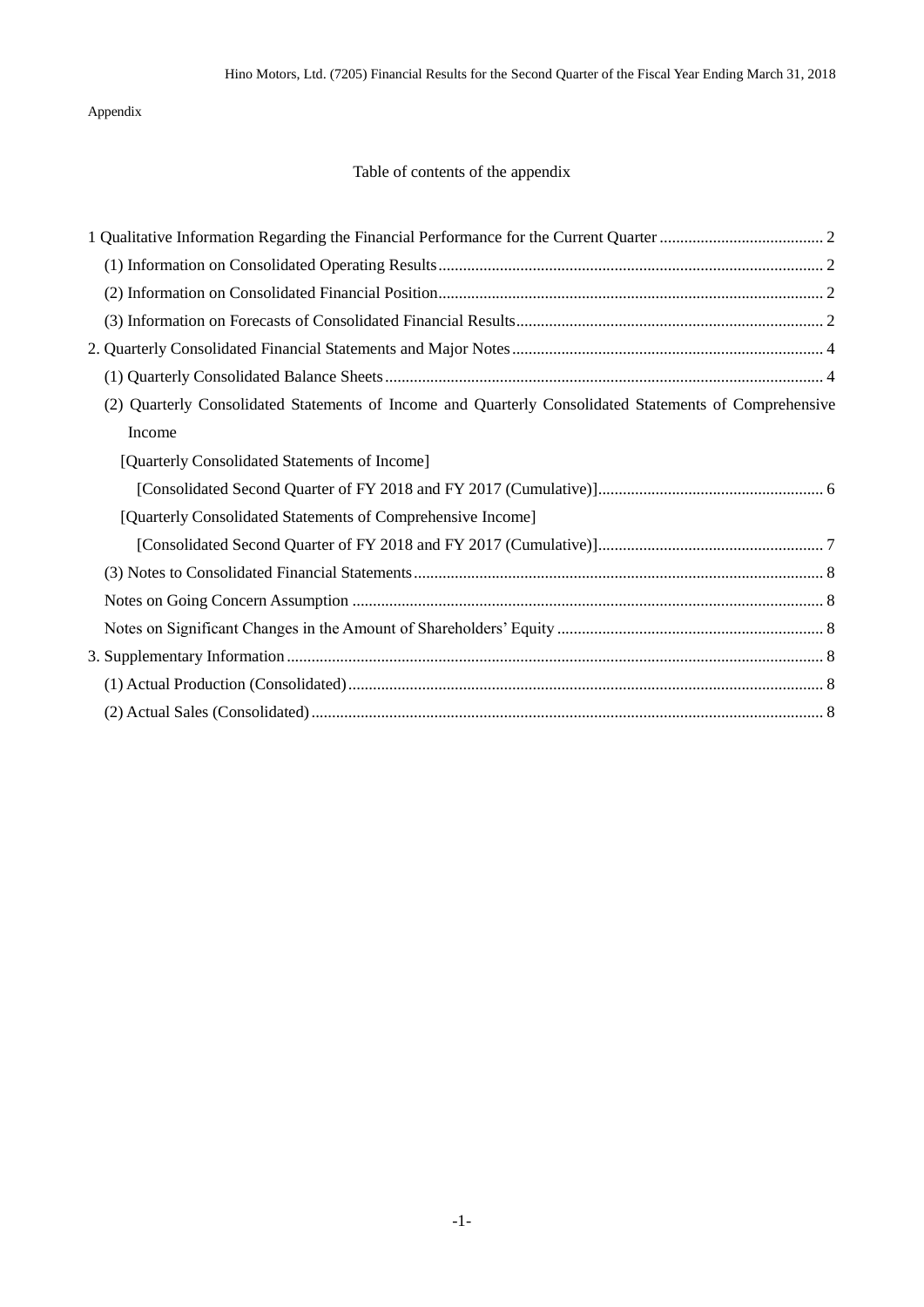#### <span id="page-3-1"></span><span id="page-3-0"></span>**1 Qualitative Information Regarding the Financial Performance for the Current Quarter (1) Information on Consolidated Operating Results**

As for the Japanese domestic truck market during the current second quarter (six months), the total demand for heavy- and medium-duty trucks decreased to 45.5 thousand units by 0.3 thousand units (-0.6%) compared to the same quarter in the previous year. On the other hand, total demand for light-duty truck increased to 48.9 thousand units by 0.2 thousand units (0.3%) compared to the same quarter in the previous year. In sum, the total demand for heavy-, medium-, and light-duty trucks remained on a par with the previous year's level.

As for Japanese domestic sales, as a result of sales activities implemented in a concerted effort in our consolidated group, the total sales volume of heavy-, medium-, and light-duty trucks and buses increased to 31.4 thousand units by 0.5 thousand units (1.7%) compared to the same quarter in the previous year.

As for overseas sales, thanks to the favorable sales in Asia and North America, etc., sales volume of overseas trucks and buses increased to 54.0 thousand units by 3.6 thousand units (7.1%) compared to the same quarter in the previous year.

As a result of the above, total unit sales of Hino Brand trucks and buses increased to 85.4 thousand units by 4.1 thousand units (5.1%) compared to the same quarter in the previous year.

As for the volume of sales to Toyota Motor Corporation, mainly because the sales of SUV decreased, total sales volume decreased to 68.4 thousand units by 2.7 thousand units (-3.8%) compared to the same quarter in the previous year.

As a result of the above, net sales in the current second quarter were ¥849,977 million, which is an increase of ¥50,864 million (6.4%) as compared to the same quarter in the previous year. As for profit and loss, due mainly to an increase in the domestic and overseas unit sales, operating income was ¥34,921 million which is an increase of ¥2,044 million (6.2%) compared to the same quarter in the previous year, ordinary income was ¥36,937 million which is an increase of  $\frac{44,850 \text{ million}}{15.1\%}$  compared to the same quarter in the previous year, and profit attributable to owners of parent was ¥23,001 million which is an increase of ¥404 million (1.8%) compared to the same quarter in the previous year.

#### <span id="page-3-2"></span>**(2) Information on Consolidated Financial Position**

Total assets at the end of the second quarter increased by ¥28,489 million to ¥1,220,875 million compared to the end of the previous fiscal year. This is mainly because inventories increased by ¥20,597 million and investment securities increased by ¥8,387 million.

Liabilities increased by ¥7,537 million to ¥687,009 million compared to the end of the previous fiscal year. This is mainly because interest-bearing debt increased by ¥11,248 million and income taxes payable increased by ¥3,189 million, although accounts payable - other decreased by ¥8,887 million.

Net assets increased by ¥20,952 million to ¥533,865 million compared to the end of the previous fiscal year. This is mainly because profit attributable to owners of parent of ¥23,001 million was recorded, although dividends from retained earnings of ¥8,607 million were paid.

#### <span id="page-3-3"></span>**(3) Information on Forecasts of Consolidated Financial Results**

As for the truck and bus market in Japan, it is expected to remain strong. As for the overseas truck and bus markets, a favorable business environment is expected to continue in Asia, particularly Indonesia which is the key market for our company.

Then, the full-year earnings forecast has been revised as follows, while considering the changes in the business environment, including the sales in domestic and overseas markets, etc.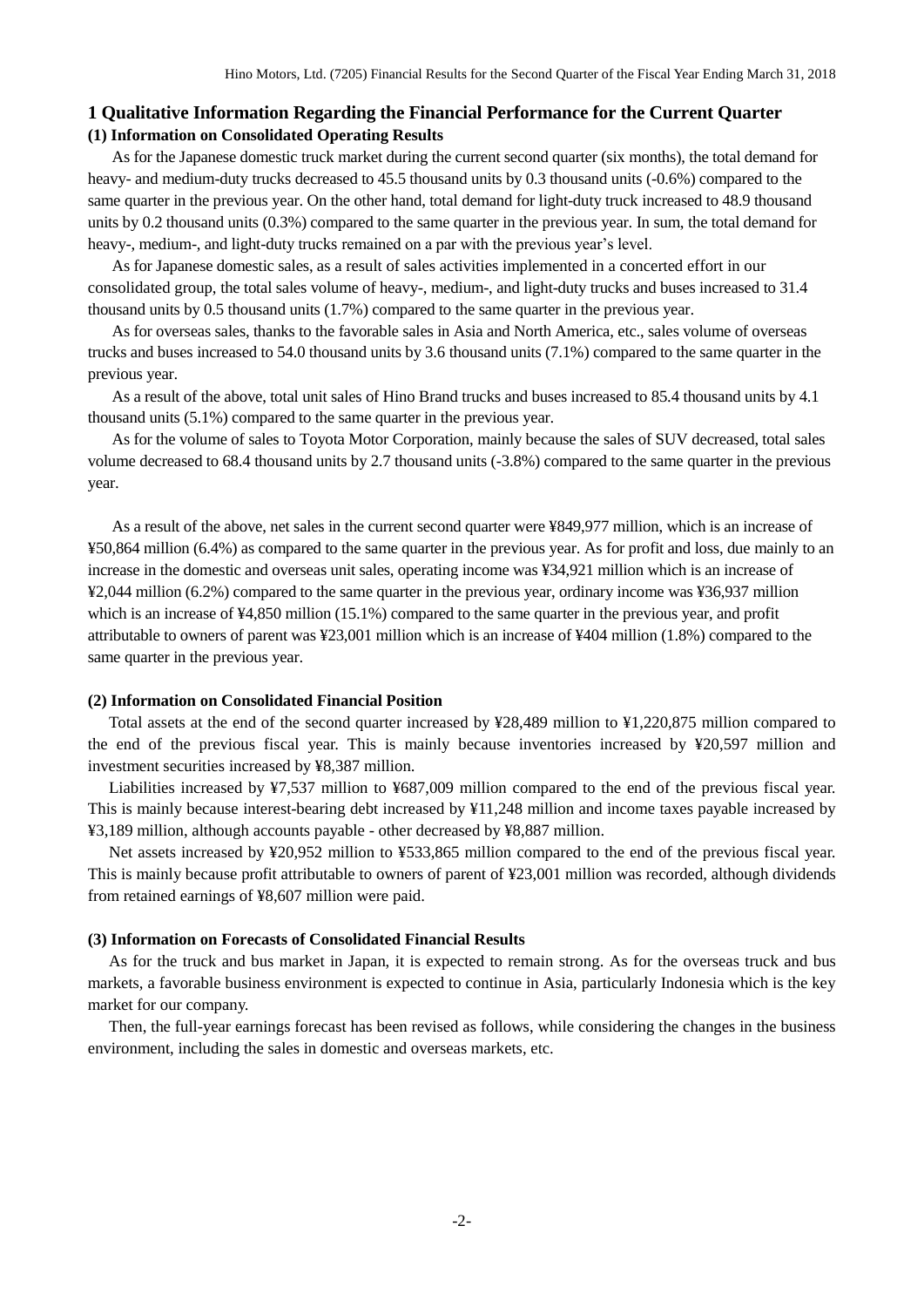| (Consolidated Earnings Forecast for the Full Fiscal Year) |  |
|-----------------------------------------------------------|--|
|                                                           |  |
|                                                           |  |
|                                                           |  |
|                                                           |  |
|                                                           |  |

\* The above forecasts are created based on the information available to the company and on certain assumptions deemed reasonable, and are not guaranteed to be achieved.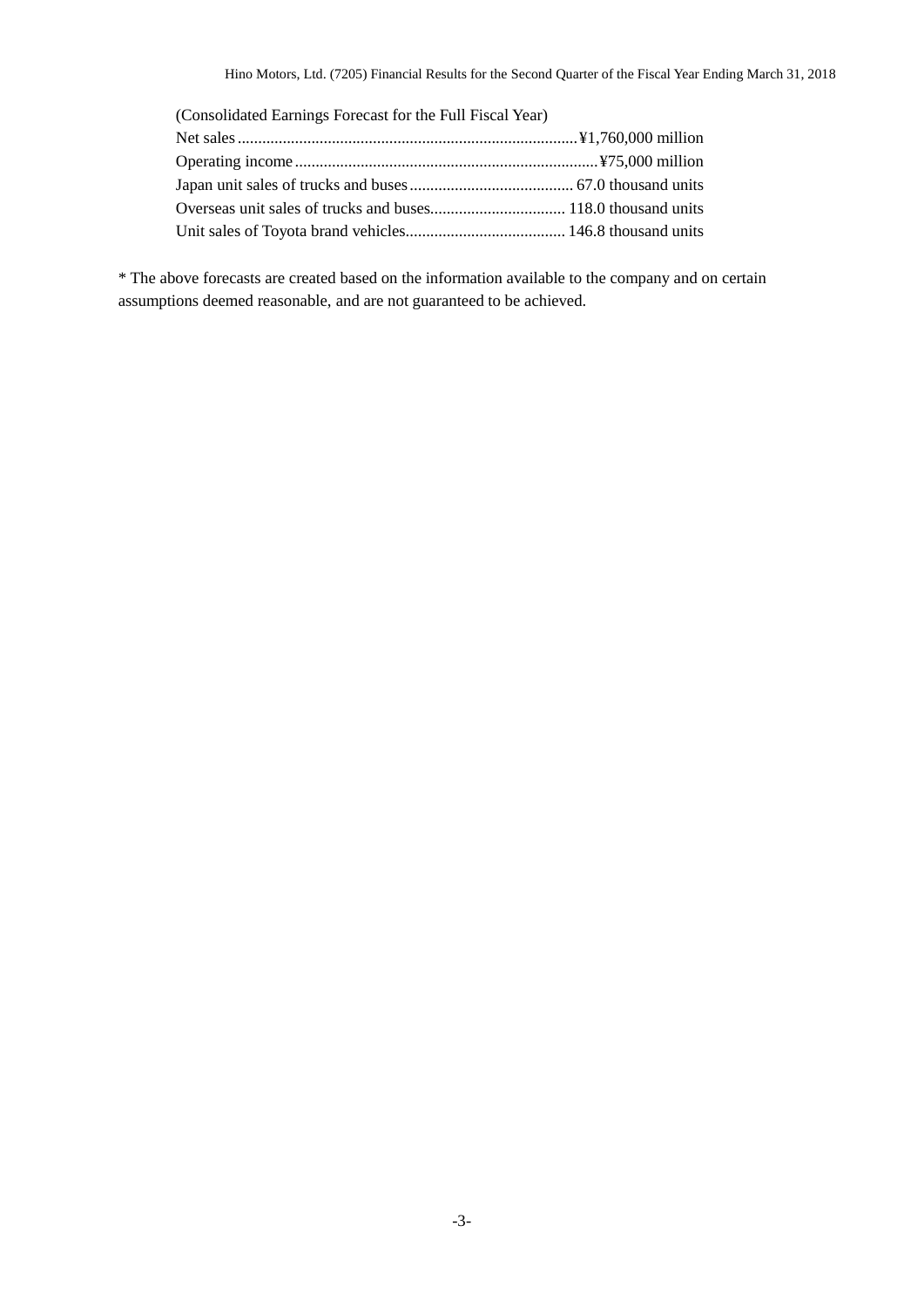# <span id="page-5-0"></span>**2. Quarterly Consolidated Financial Statements and Major Notes**

# <span id="page-5-1"></span>**(1) Quarterly Consolidated Balance Sheets**

|                                            |                        | (Millions of yen)          |
|--------------------------------------------|------------------------|----------------------------|
|                                            | FY 2017                | Second Quarter of FY 2018  |
|                                            | (As of March 31, 2017) | (As of September 30, 2017) |
| Assets                                     |                        |                            |
| <b>Current assets</b>                      |                        |                            |
| Cash and deposits                          | 32,145                 | 37,004                     |
| Notes and accounts receivable - trade      | 315,221                | 309,651                    |
| Merchandise and finished goods             | 136,841                | 151,458                    |
| Work in process                            | 32,454                 | 36,344                     |
| Raw materials and supplies                 | 34,302                 | 36,392                     |
| Other                                      | 70,523                 | 74,623                     |
| Allowance for doubtful accounts            | (3, 433)               | (3, 448)                   |
| Total current assets                       | 618,056                | 642,026                    |
| Non-current assets                         |                        |                            |
| Property, plant and equipment              |                        |                            |
| Buildings and structures, net              | 143,964                | 144,172                    |
| Machinery, equipment and vehicles, net     | 117,933                | 115,721                    |
| Land                                       | 115,122                | 118,072                    |
| Other                                      | 48,055                 | 45,177                     |
| Total property, plant and equipment        | 425,076                | 423,143                    |
| Intangible assets                          | 21,210                 | 19,788                     |
| Investments and other assets               |                        |                            |
| Investment securities                      | 111,230                | 119,617                    |
| Other                                      | 19,578                 | 19,114                     |
| Allowance for doubtful accounts            | (2,766)                | (2,815)                    |
| Total investments and other assets         | 128,042                | 135,917                    |
| Total non-current assets                   | 574,328                | 578,848                    |
| <b>Total</b> assets                        | 1,192,385              | 1,220,875                  |
| Liabilities                                |                        |                            |
| <b>Current liabilities</b>                 |                        |                            |
| Notes and accounts payable - trade         | 265,306                | 263,773                    |
| Short-term loans payable                   | 85,468                 | 156,174                    |
| Commercial papers                          | 59,000                 |                            |
| Current portion of long-term loans payable | 11,204                 | 14,664                     |
| Income taxes payable                       | 6,725                  | 9,915                      |
| Provision for product warranties           | 34,278                 | 37,384                     |
| Other provision                            | 6,845                  | 6,038                      |
| Other                                      | 92,308                 | 82,380                     |
| Total current liabilities                  | 561,136                | 570,330                    |
| Non-current liabilities                    |                        |                            |
|                                            | 18,063                 | 14,145                     |
| Long-term loans payable                    | 58,183                 | 58,256                     |
| Net defined benefit liability              |                        |                            |
| Other provision                            | 1,928                  | 1,804                      |
| Other                                      | 40,160                 | 42,472                     |
| Total non-current liabilities              | 118,335                | 116,678                    |
| <b>Total liabilities</b>                   | 679,471                | 687,009                    |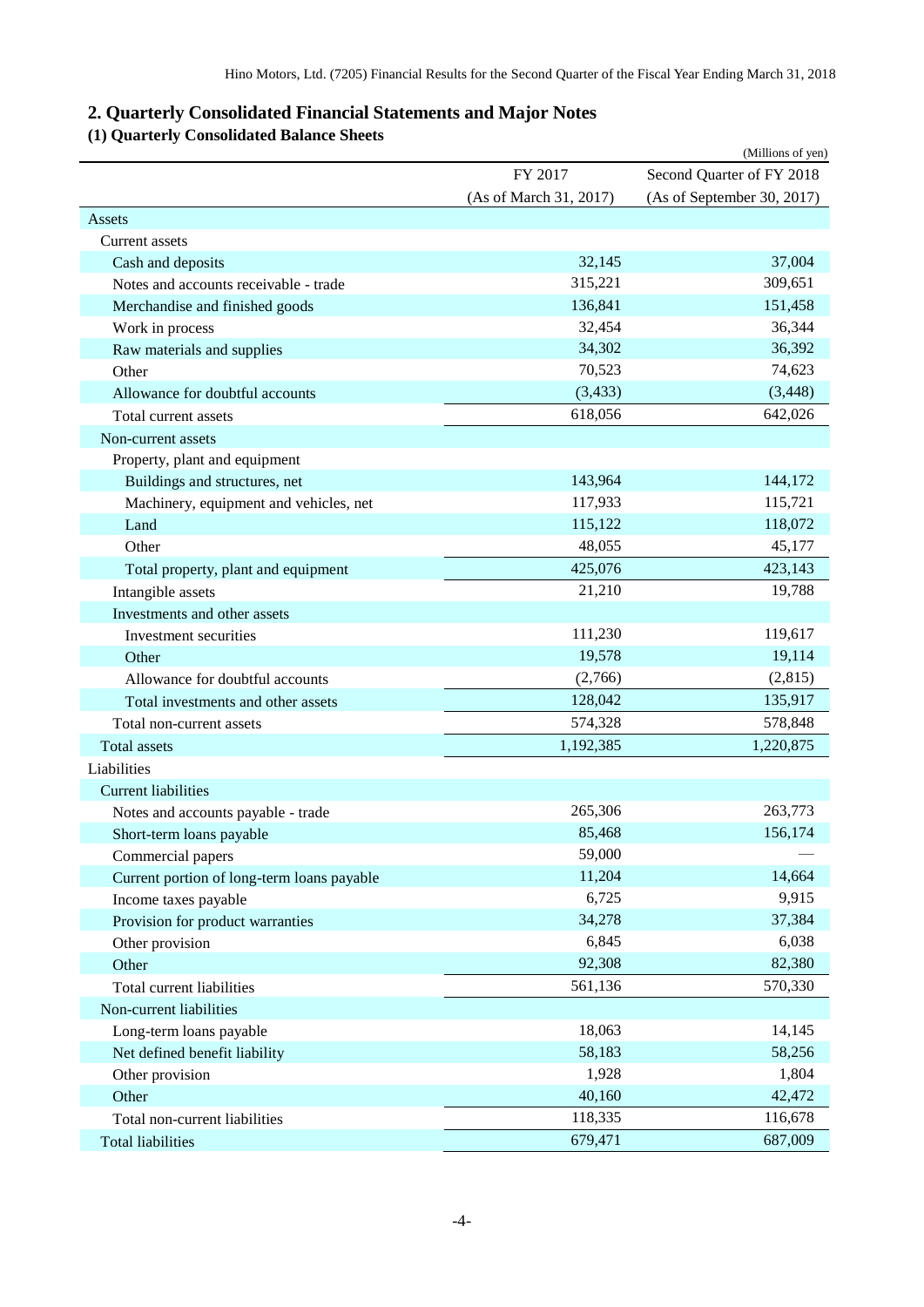| Hino Motors, Ltd. (7205) Financial Results for the Second Quarter of the Fiscal Year Ending March 31, 2018 |  |
|------------------------------------------------------------------------------------------------------------|--|
|------------------------------------------------------------------------------------------------------------|--|

|                                                       |                        | (Millions of yen)          |
|-------------------------------------------------------|------------------------|----------------------------|
|                                                       | FY 2017                | Second Quarter of FY 2018  |
|                                                       | (As of March 31, 2017) | (As of September 30, 2017) |
| Net assets                                            |                        |                            |
| Shareholders' equity                                  |                        |                            |
| Capital stock                                         | 72,717                 | 72,717                     |
| Capital surplus                                       | 66,129                 | 66,208                     |
| Retained earnings                                     | 302,781                | 317,098                    |
| Treasury shares                                       | (330)                  | (307)                      |
| Total shareholders' equity                            | 441,297                | 455,717                    |
| Accumulated other comprehensive income                |                        |                            |
| Valuation difference on available-for-sale securities | 40,774                 | 45,874                     |
| Deferred gains or losses on hedges                    | (13)                   | (137)                      |
| Revaluation reserve for land                          | 2,318                  | 2,318                      |
| Foreign currency translation adjustment               | (7,232)                | (6,106)                    |
| Remeasurements of defined benefit plans               | (11, 855)              | (11,268)                   |
| Total accumulated other comprehensive income          | 23,992                 | 30,680                     |
| Subscription rights to shares                         | 53                     | 43                         |
| Non-controlling interests                             | 47,570                 | 47,423                     |
| Total net assets                                      | 512,913                | 533,865                    |
| Total liabilities and net assets                      | 1,192,385              | 1,220,875                  |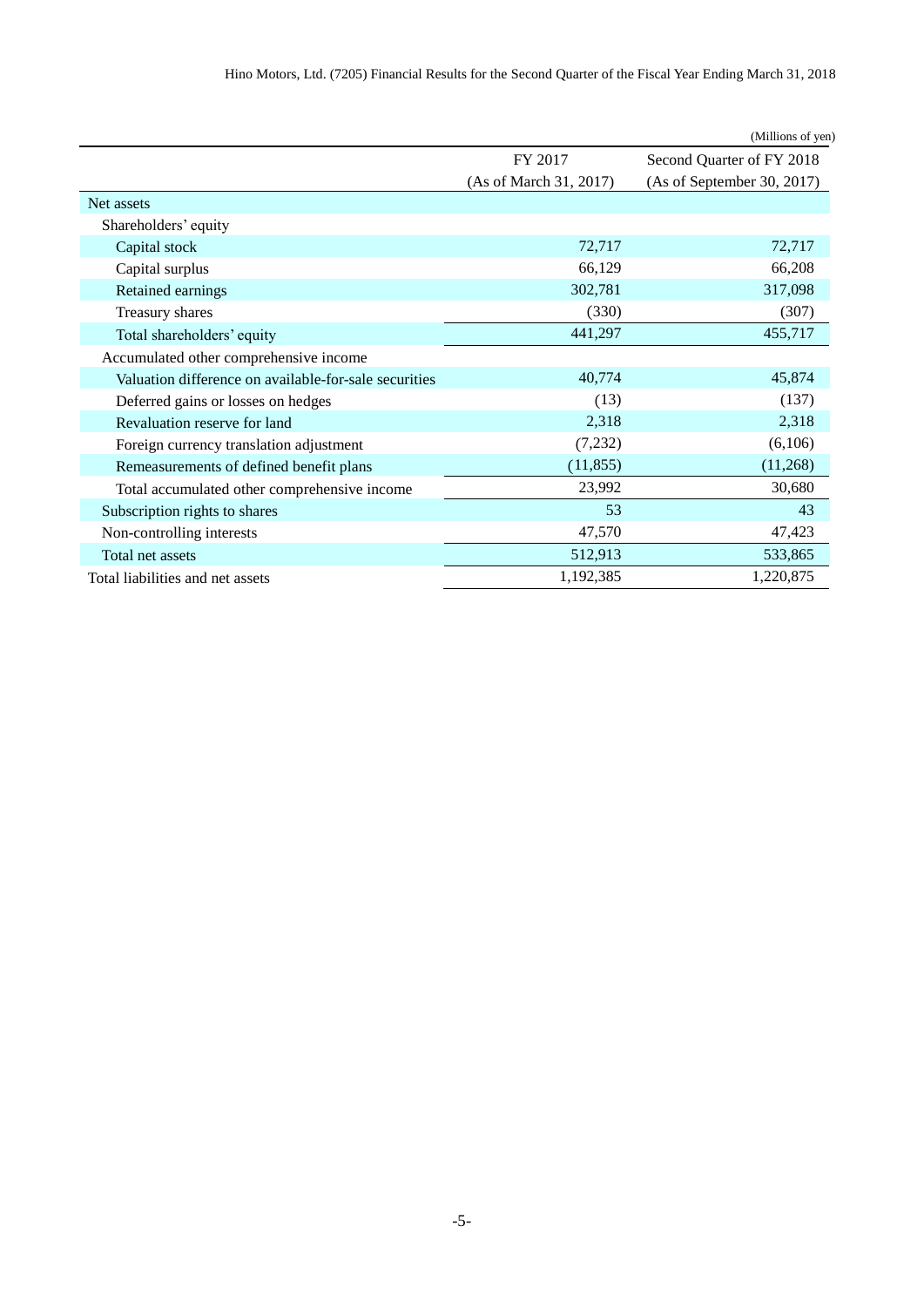## <span id="page-7-0"></span>**(2) Quarterly Consolidated Statements of Income and Quarterly Consolidated Statements of Comprehensive Income**

<span id="page-7-1"></span>[Quarterly Consolidated Statements of Income]

<span id="page-7-2"></span>[Consolidated Second Quarter of FY 2018 and FY 2017 (Cumulative)]

|                                                               |                           | (Millions of yen)         |  |
|---------------------------------------------------------------|---------------------------|---------------------------|--|
|                                                               | Second Quarter of FY 2017 | Second Quarter of FY 2018 |  |
|                                                               | (From April 1, 2016       | (From April 1, 2017       |  |
|                                                               | to September 30, 2016)    | to September 30, 2017)    |  |
| Net sales                                                     | 799,122                   | 849,977                   |  |
| Cost of sales                                                 | 671,142                   | 711,432                   |  |
| Gross profit                                                  | 127,969                   | 138,544                   |  |
| Selling, general and administrative expenses                  |                           |                           |  |
| Salary and allowances                                         | 22,297                    | 23,019                    |  |
| Provision for bonuses                                         | 2,815                     | 2,961                     |  |
| Retirement benefit expenses                                   | 1,623                     | 1,590                     |  |
| Other                                                         | 68,356                    | 76,051                    |  |
| Total selling, general and administrative expenses            | 95,093                    | 103,622                   |  |
| Operating income                                              | 32,876                    | 34,921                    |  |
| Non-operating income                                          |                           |                           |  |
| Interest income                                               | 509                       | 683                       |  |
| Dividend income                                               | 2,282                     | 1,773                     |  |
| Foreign exchange gains                                        |                           | 711                       |  |
| Share of profit of entities accounted for using equity method | 750                       | 732                       |  |
| Miscellaneous income                                          | 1,382                     | 1,465                     |  |
| Total non-operating income                                    | 4,925                     | 5,366                     |  |
| Non-operating expenses                                        |                           |                           |  |
| Interest expenses                                             | 2,386                     | 2,432                     |  |
| Foreign exchange losses                                       | 2,235                     |                           |  |
| Miscellaneous expenses                                        | 1,093                     | 917                       |  |
| Total non-operating expenses                                  | 5,715                     | 3,350                     |  |
| Ordinary income                                               | 32,086                    | 36,937                    |  |
| Extraordinary income                                          |                           |                           |  |
| Gain on sales of non-current assets                           | 62                        | 91                        |  |
| Gain on sales of investment securities                        | 806                       | 2,605                     |  |
| Other                                                         | 45                        | 11                        |  |
| Total extraordinary income                                    | 914                       | 2,707                     |  |
| <b>Extraordinary losses</b>                                   |                           |                           |  |
| Loss on sales and retirement of non-current assets            | 144                       | 203                       |  |
| Special costs of quality-related measures                     |                           | 1,510                     |  |
| Other                                                         | 294                       | 60                        |  |
| Total extraordinary losses                                    | 439                       | 1,774                     |  |
| Profit before income taxes                                    | 32,562                    | 37,869                    |  |
| Income taxes-current                                          | 9,029                     | 12,922                    |  |
| Income taxes-deferred                                         | (1, 848)                  | (989)                     |  |
| Total income taxes                                            | 7,181                     | 11,933                    |  |
| Profit                                                        | 25,380                    | 25,936                    |  |
| Profit attributable to non-controlling interests              | 2,783                     | 2,934                     |  |
| Profit attributable to owners of parent                       | 22,597                    | 23,001                    |  |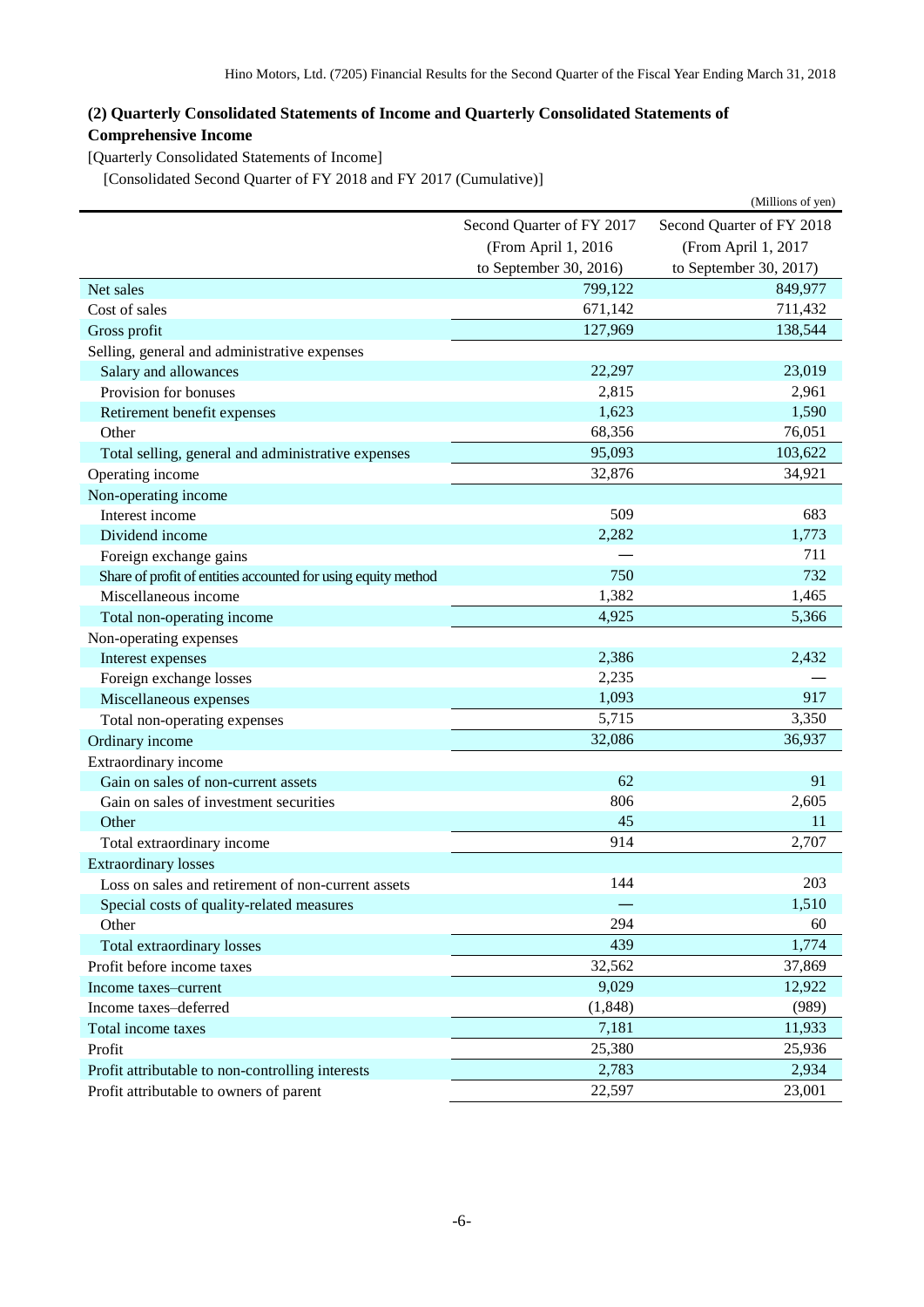<span id="page-8-0"></span>[Quarterly Consolidated Statements of Comprehensive Income]

<span id="page-8-1"></span>[Consolidated Second Quarter of FY 2018 and FY 2017 (Cumulative)]

|                                                       |                           | (Millions of yen)         |  |
|-------------------------------------------------------|---------------------------|---------------------------|--|
|                                                       | Second Quarter of FY 2017 | Second Quarter of FY 2018 |  |
|                                                       | (From April 1, 2016)      | (From April 1, 2017       |  |
|                                                       | to September 30, 2016)    | to September 30, 2017)    |  |
| Profit                                                | 25,380                    | 25,936                    |  |
| Other comprehensive income                            |                           |                           |  |
| Valuation difference on available-for-sale securities | (2,606)                   | 3,851                     |  |
| Deferred gains or losses on hedges                    | 6                         | (197)                     |  |
| Foreign currency translation adjustment               | (13,565)                  | 1,122                     |  |
| Remeasurements of defined benefit plans               | 589                       | 559                       |  |
| Share of other comprehensive income of entities       |                           | 1,405                     |  |
| accounted for using equity method                     | (1,158)                   |                           |  |
| Total other comprehensive income                      | (16,734)                  | 6,741                     |  |
| Comprehensive income                                  | 8,645                     | 32,678                    |  |
| (Comprehensive income attributable to)                |                           |                           |  |
| Comprehensive income attributable to owners of        |                           |                           |  |
| parent                                                | 9,793                     | 29,690                    |  |
| Comprehensive income attributable to                  |                           |                           |  |
| non-controlling interests                             | (1, 147)                  | 2,987                     |  |
|                                                       |                           |                           |  |